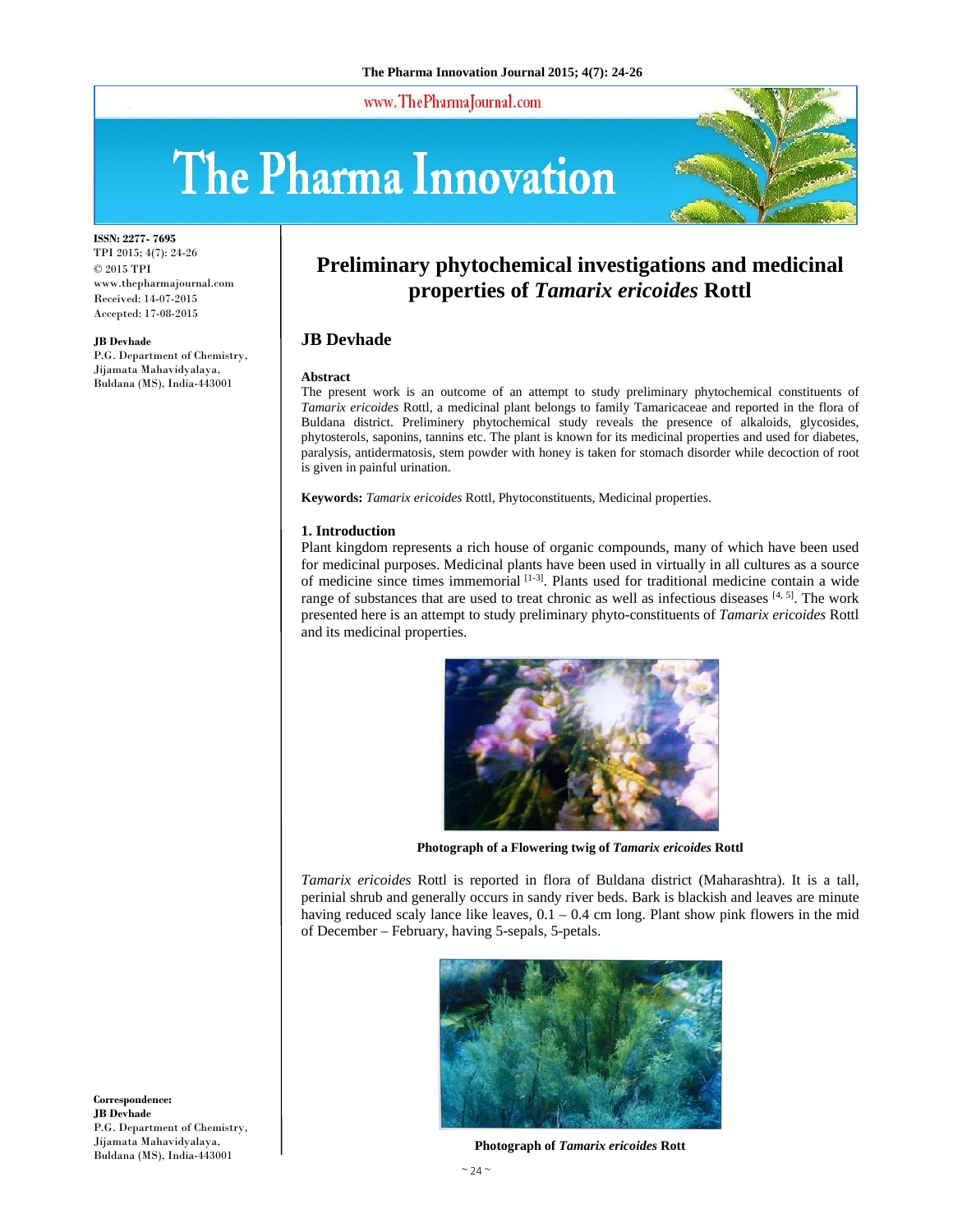| The shrub belongs to:    |                                           |  |  |  |  |  |
|--------------------------|-------------------------------------------|--|--|--|--|--|
| Family                   | - Tamaricaceae                            |  |  |  |  |  |
|                          | Botanical Name - Tamarix ericoides Rottl  |  |  |  |  |  |
| Vernacular Name - Sherni |                                           |  |  |  |  |  |
| Locality                 | - Sandy River beds of Rohinkhed River,    |  |  |  |  |  |
|                          | Tahsil – Motala, District – Buldhana      |  |  |  |  |  |
|                          | (Maharashta)                              |  |  |  |  |  |
|                          | Flowers and fruits - December – February. |  |  |  |  |  |

The plant generally used by local peoples and tribal as ethnomedicine on various aliments.

It is seen that not much research work is carried out on phytochemistry on *Tamarix ericoides* Rottl from the Buldhana district of Maharashtra. Some work is reported by Bhadange and Jadhao on phytoconstituents and antimicrobial activities of this species from Akola region [6-7].

# **2. Experimental**

#### **2.1 Material and methods**

The plant material shoots and twigs were collected from Rohinkhed River, Tahsil Motala of Buldana District (Maharashtra). The plant material was identified through local herbal practitioner, taxonomists of Botany department of our college and with the help of flora of Buldana district [8-9**]** . The collected plant material was cleaned and dried in shade in the laboratory of P.G. Department of Chemistry, Jijamata Mahavidyalaya, Buldana (M.S.) India.

# **2.2 Extraction**

The dried plant material was grounded in to powder. The air dried powder was extracted in Soxhlet extraction apparatus successively first with petroleum ether. The extract obtained in the solvent was concentrated by distilling of solvent and then evaporated to dryness on water bath at 50 °C. Dried residue was extracted successively with benzene, chloroform, acetone ethanol and water. Before extracting with other solvent the residue powder was dried in hot air oven below  $50^{\circ}$ C.

# **2.3 Phytochemical Tests**

Following phytochemical tests were performed to find the phyto-constituents from plants extract using methods reported in literature [10-11**]** .

# **2.3.1 Detection of Alkaloids**

Small portions of solvent free alcoholic and water extract were transferred in three test tubes and was stirred with few drops of dil. HCl and filtered. The filtrate was tested carefully for alkaloids.

a) **Mayer's Test:** Test solution with Mayer's reagent (Potassium Mercuric iodide) gives cream coloured precipitate.

- b) **Hager's Test:** The acidic solution with Hager's reagent (Saturated Picric acid solution) gives yellow precipitate.
- c) **Dragendorff's Test:** The acidic solution with Dragendorff's reagent (Potassium Bismuth Iodide) gives reddish brown precipitate.
- d) **Wagner's Test:** Few drops of Wagner's reagent (Iodine + potassium Iodide diluted in water) to the test filtrate at the side of test tube gives reddish brown precipitate.

#### **2.3.2 Detection of Glycosides**

A small quantity of extract on hydrolysed with dil. HCl was used for test of glycosides.

- a) **Bromine water Test:** Test solution dissolved in bromine water gives yellow precipitate.
- b) The test solution treated with Sodium Picrate gives yellow orange colour.
- c) **Legal's Test:** Test solution when treated with Pyridine (made alkaline by adding Sodium nitropruside solution) gives the red colour.

#### **2.3.3 Detection of Phytosterols**

The petroleum ether, acetone and alcoholic extracts were treated separately with solution of potassium hydroxide 1% till complete saponification takes place. Mixture of 5ml treated extract, 5 ml distilled water and 5 ml ether was well shaken & evaporated to half quantity by volume which was further tested for phytosterols.

- a) **Lieberman-Burchard's Test:** The test solution treated with few drops of acetic anhydride and mixed with con. Sulphuric acid was added from the side of test tube, it showed a brown ring at the junction of the two layers. The upper layer truns green.
- b) **Sulphur Test:** Sulphur when was added in to the test solution, it sinks in it.

# **2.3.4 Detection of Saponins**

Foam Test: To 1 gm alcoholic and aqueous extract, 1 ml of distilled water was added with constant shaking form the foam, which was stable for 15 minutes.

# **2.3.5 Detection of Tannins**

To small quantity of alcoholic and aqueous extract addition of 5% Ferric chloride solution gave green colour indicated presence of Tannins.

#### **3. Results and Discussion**

The phytochemical screening of shoots and twigs of *Tamarix ericoides* Rottl showed the presence of alkaloids, glycosides, phytosterols, saponins and tannins. The phytochemical constituents of *Tamarix ericoides* Rottl in extracting solvents are tabulated in table no. 1.

**Table 1:** Phytochemical constituents of *Tamarix ericoides* Rottl (Stem bark) (Low +, medium ++, high +++, absent -)

| <b>Test</b>      |                               | <b>Extracting Solvent</b> |                |                   |                          |                          |         |
|------------------|-------------------------------|---------------------------|----------------|-------------------|--------------------------|--------------------------|---------|
|                  | Reagent                       | <b>Petroleum Ether</b>    | <b>Benzene</b> | <b>Chloroform</b> | Acetone                  | <b>Ethanol</b>           | Water   |
| <b>Alkaloids</b> | Mayer's Reagent               |                           |                | $++$              |                          |                          | $++$    |
|                  | Hager's Reagent               | $++$                      | -              | $++$              | $+++$                    | -                        | $^{++}$ |
|                  | Dragandroff's Reagent         | $++$                      | $^{+}$         | $++$              | $\overline{\phantom{a}}$ | $^{+}$                   |         |
|                  | Wagner's test                 | $^{+}$                    | $++$           | $^+$              |                          | ۰                        | $+++$   |
| Glycosides       | <b>Bromine</b> water          |                           | $\pm$          | $++$              | $\overline{\phantom{0}}$ | ۰                        | $+++$   |
|                  | Sodium Picrate                |                           | $\pm$          | $++$              | -                        | ۰                        | $+++$   |
|                  | Legal's test                  |                           | $^+$           | $++$              | -                        | $\overline{\phantom{a}}$ | $+++$   |
| Phytosterols     | Liebermann- Burchard's Test   | $+++$                     | $++$           | $++$              | $\overline{\phantom{a}}$ | ۰                        | $++$    |
|                  | Sulphur test                  | $+++$                     | $++$           |                   |                          | ۰                        | $^{+}$  |
| Saponins         | Foam test                     |                           | $++$           | $++$              | $^{+}$                   | $\overline{\phantom{0}}$ | $^{+}$  |
| <b>Tannins</b>   | Ferric chloride solution test |                           | -              |                   | $+++$                    | $+++$                    | $+++$   |